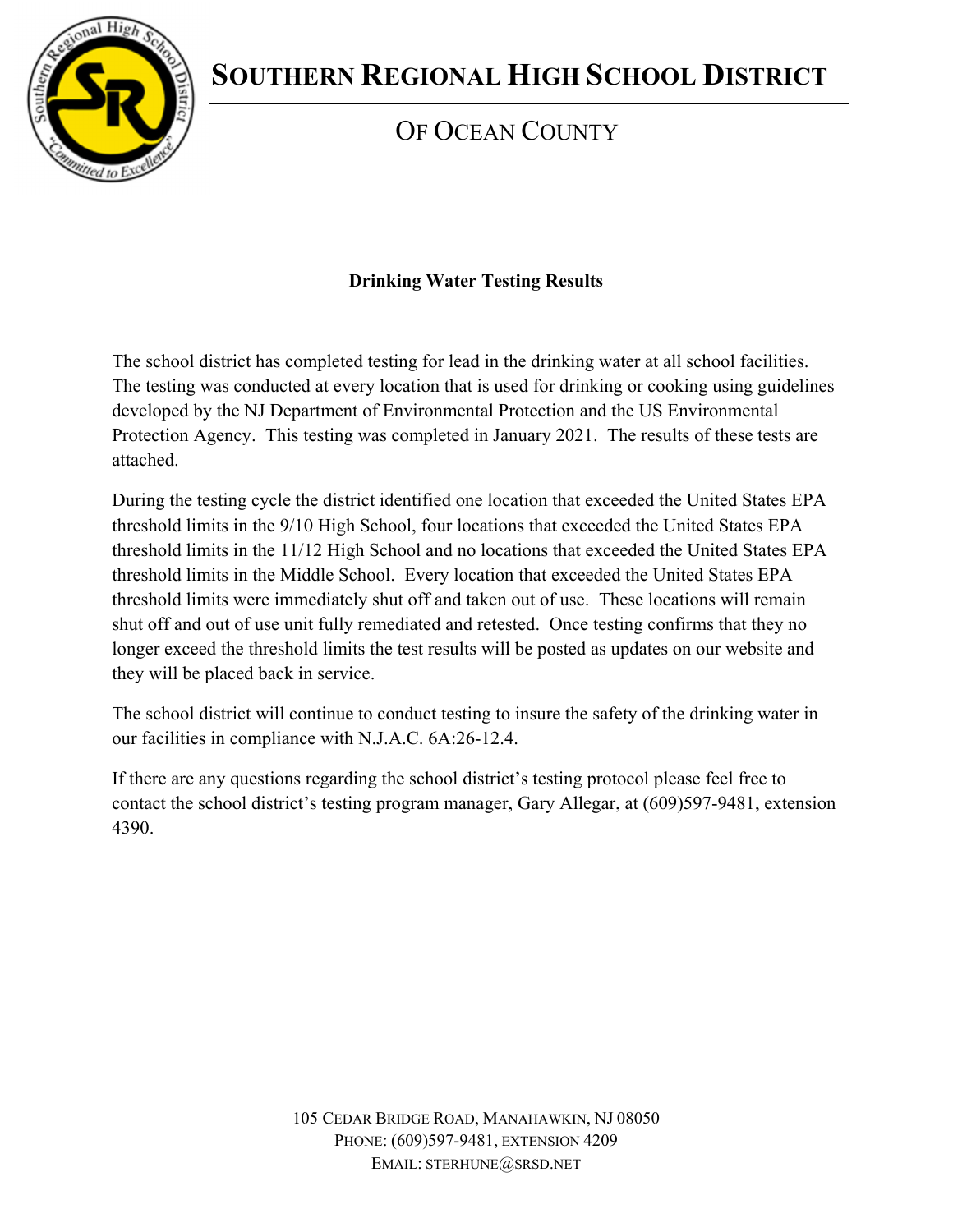#### **Appendix D Excel Template for Lead Results**

#### Client : PARS Environmental Project ID : Southern Regional M.S., Manahawkin, NJ

| <b>Field ID</b>              | <b>Flushed</b><br>(Y/N) | Lab.<br>Sample ID | Lab.<br><b>Name</b> | Lab. ID            | <b>Date</b><br>Sampled | <b>Time</b><br>Sampled | Analytical<br>Method | Date of<br><b>Analysis</b> | <b>Time of</b><br><b>Analysis</b> | Conc.<br>(ug/L) | <b>Rpt. Limit</b><br>(ug/L) | DF           | <b>Digested</b><br>(Y/N) | Qfr.         |
|------------------------------|-------------------------|-------------------|---------------------|--------------------|------------------------|------------------------|----------------------|----------------------------|-----------------------------------|-----------------|-----------------------------|--------------|--------------------------|--------------|
| <b>SRMS-Field Blank</b>      | N                       | P21-13655-01      | PAS                 | <b>NJDEP 15001</b> | 12/27/2021             | 4:25                   | SM 3113 B            | 12/29/2021                 | 14:25                             | $-0.23$         | 2.00                        | $\mathbf{1}$ | N                        | <b>ND</b>    |
| SRMS-1-H Gym A-WF1-P         | N                       | P21-13655-02      | PAS                 | <b>NJDEP 15001</b> | 12/27/2021             | 4:26                   | SM 3113 B            | 12/29/2021                 | 14:29                             | 3.40            | 2.00                        | $\mathbf{1}$ | N                        |              |
| SRMS-1-H Gym A-WF2-P         | N                       | P21-13655-03      | PAS                 | <b>NJDEP 15001</b> | 12/27/2021             | 4:26                   | SM 3113 B            | 12/29/2021                 | 14:46                             | 1.48            | 2.00                        | $\mathbf{1}$ | N                        | J            |
| SRMS-1-H Gym A-BT-P          | N                       | P21-13655-04      | <b>PAS</b>          | <b>NJDEP 15001</b> | 12/27/2021             | 4:26                   | SM 3113 B            | 12/29/2021                 | 14:50                             | $-0.23$         | 2.00                        | $\mathbf{1}$ | N                        | <b>ND</b>    |
| SRMS-1-H D-6-WF1-P           | N                       | P21-13655-05      | PAS                 | <b>NJDEP 15001</b> | 12/27/2021             | 4:29                   | SM 3113 B            | 12/29/2021                 | 14:54                             | 1.69            | 2.00                        | $\mathbf{1}$ | N                        | J            |
| SRMS-1-H D-6-WF2-P           | N                       | P21-13655-06      | PAS                 | <b>NJDEP 15001</b> | 12/27/2021             | 4:30                   | SM 3113 B            | 12/29/2021                 | 15:06                             | 2.97            | 2.00                        | $\mathbf{1}$ | N                        |              |
| SRMS-1-Rm B-1-CF-P           | N                       | P21-13655-07      | PAS                 | <b>NJDEP 15001</b> | 12/27/2021             | 4:35                   | SM 3113 B            | 12/29/2021                 | 15:10                             | 0.200           | 2.00                        | $\mathbf{1}$ | N                        | <b>ND</b>    |
| SRMS-1-H Girl Rm-N-Wing-BT-P | N                       | P21-13655-08      | <b>PAS</b>          | <b>NJDEP 15001</b> | 12/27/2021             | 4:36                   | SM 3113 B            | 12/29/2021                 | 15:14                             | $-0.66$         | 2.00                        | $\mathbf{1}$ | N                        | <b>ND</b>    |
| SRMS-1-Girl Rm-N-Wing-WC-P   | N                       | P21-13655-09      | PAS                 | <b>NJDEP 15001</b> | 12/27/2021             | 4:37                   | SM 3113 B            | 12/29/2021                 | 15:18                             | 4.68            | 2.00                        | $\mathbf{1}$ | N                        |              |
| SRMS-1-H-N-Wing-WF1-P        | N                       | P21-13655-10      | PAS                 | <b>NJDEP 15001</b> | 12/27/2021             | 4:38                   | SM 3113 B            | 12/29/2021                 | 15:22                             | 7.24            | 2.00                        | $\mathbf{1}$ | N                        |              |
| SRMS-1-H-N-Wing-WF2-P        | N                       | P21-13655-11      | PAS                 | <b>NJDEP 15001</b> | 12/27/2021             | 4:38                   | SM 3113 B            | 12/29/2021                 | 15:26                             | 5.53            | 2.00                        | $\mathbf{1}$ | N                        |              |
| SRMS-1-H D-3-WF-P            | N                       | P21-13655-12      | PAS                 | <b>NJDEP 15001</b> | 12/27/2021             | 4:40                   | SM 3113 B            | 12/29/2021                 | 15:30                             | 1.26            | 2.00                        | $\mathbf{1}$ | N                        | $\mathsf J$  |
| SRMS-1-H D-2 Faculty Rm-TL-P | N                       | P21-13655-13      | PAS                 | <b>NJDEP 15001</b> | 12/27/2021             | 4:42                   | SM 3113 B            | 12/29/2021                 | 15:34                             | 2.76            | 2.00                        | $\mathbf{1}$ | N                        |              |
| SRMS-1-Rm B-11-TL1-P         | N                       | P21-13655-14      | PAS                 | <b>NJDEP 15001</b> | 12/27/2021             | 4:42                   | SM 3113 B            | 12/29/2021                 | 15:38                             | 1.69            | 2.00                        | $\mathbf{1}$ | N                        | $\mathsf J$  |
| SRMS-1-Rm B-11-TL2-P         | N                       | P21-13655-15      | PAS                 | <b>NJDEP 15001</b> | 12/27/2021             | 4:45                   | SM 3113 B            | 12/29/2021                 | 15:50                             | 1.48            | 2.00                        | $\mathbf{1}$ | N                        | $\mathbf{J}$ |
| SRMS-1-H E-10-BT-P           | N                       | P21-13655-16      | PAS                 | <b>NJDEP 15001</b> | 12/27/2021             | 4:47                   | SM 3113 B            | 12/29/2021                 | 15:54                             | $-0.44$         | 2.00                        | $\mathbf{1}$ | N                        | <b>ND</b>    |
| SRMS-1-H E-10-WF-P           | N                       | P21-13655-17      | PAS                 | <b>NJDEP 15001</b> | 12/27/2021             | 4:48                   | SM 3113 B            | 12/29/2021                 | 15:58                             | 2.12            | 2.00                        | $\mathbf 1$  | N                        |              |
| SRMS-1-H E-5-BT-P            | N                       | P21-13655-18      | PAS                 | <b>NJDEP 15001</b> | 12/27/2021             | 4:49                   | SM 3113 B            | 12/29/2021                 | 16:02                             | $-0.66$         | 2.00                        | $\mathbf{1}$ | N                        | <b>ND</b>    |
| SRMS-1-H E-5-WF1-P           | N                       | P21-13655-19      | PAS                 | <b>NJDEP 15001</b> | 12/27/2021             | 4:49                   | SM 3113 B            | 12/29/2021                 | 16:06                             | 2.76            | 2.00                        | $\mathbf{1}$ | N                        |              |
| SRMS-1-H E-5-WF2-P           | N                       | P21-13655-20      | PAS                 | <b>NJDEP 15001</b> | 12/27/2021             | 4:50                   | SM 3113 B            | 12/29/2021                 | 16:10                             | 3.18            | 2.00                        | $\mathbf{1}$ | N                        |              |
| SRMS-1-Cafe-WC1-P            | N                       | P21-13655-21      | PAS                 | <b>NJDEP 15001</b> | 12/27/2021             | 4:52                   | SM 3113 B            | 12/29/2021                 | 16:14                             | $-0.44$         | 2.00                        | $\mathbf{1}$ | N                        | <b>ND</b>    |
| SRMS-1-Cafe-BT-P             | N                       | P21-13655-22      | PAS                 | <b>NJDEP 15001</b> | 12/27/2021             | 4:52                   | SM 3113 B            | 12/29/2021                 | 16:51                             | $-0.23$         | 2.00                        | $\mathbf{1}$ | N                        | <b>ND</b>    |
| SRMS-1-Kit-FP1-P             | N                       | P21-13655-23      | PAS                 | <b>NJDEP 15001</b> | 12/27/2021             | 4:55                   | SM 3113 B            | 12/29/2021                 | 16:55                             | $-0.02$         | 2.00                        | $\mathbf{1}$ | N                        | <b>ND</b>    |
| SRMS-1-Kit-FP2-P             | N                       | P21-13655-24      | PAS                 | <b>NJDEP 15001</b> | 12/27/2021             | 4:55                   | SM 3113 B            | 12/29/2021                 | 16:59                             | 9.80            | 2.00                        | $\mathbf{1}$ | N                        |              |
| SRMS-1-Kit-IM-P              | N                       | P21-13655-25      | PAS                 | <b>NJDEP 15001</b> | 12/27/2021             | 4:56                   | SM 3113 B            | 12/29/2021                 | 17:03                             | $-0.02$         | 2.00                        | $\mathbf{1}$ | N                        | <b>ND</b>    |
| SRMS-1-E-3-CF1-P             | N                       | P21-13655-26      | PAS                 | <b>NJDEP 15001</b> | 12/27/2021             | 5:00                   | SM 3113 B            | 12/29/2021                 | 17:07                             | 0.840           | 2.00                        | $\mathbf{1}$ | N                        | <b>ND</b>    |
| SRMS-1-E-3-CF2-P             | N                       | P21-13655-27      | <b>PAS</b>          | <b>NJDEP 15001</b> | 12/27/2021             | 5:00                   | SM 3113 B            | 12/29/2021                 | 17:11                             | 1.05            | 2.00                        | $\mathbf{1}$ | N                        | J            |
| SRMS-1-E-3-CF3-P             | N                       | P21-13655-28      | <b>PAS</b>          | <b>NJDEP 15001</b> | 12/27/2021             | 5:01                   | SM 3113 B            | 12/29/2021                 | 17:15                             | 0.840           | 2.00                        | $\mathbf{1}$ | N                        | <b>ND</b>    |
| SRMS-1-E-3-CF4-P             | N                       | P21-13655-29      | PAS                 | <b>NJDEP 15001</b> | 12/27/2021             | 5:01                   | SM 3113 B            | 12/29/2021                 | 17:27                             | 0.200           | 2.00                        | $\mathbf{1}$ | N                        | <b>ND</b>    |
| SRMS-1-E-3-CF5-P             | N                       | P21-13655-30      | PAS                 | <b>NJDEP 15001</b> | 12/27/2021             | 5:02                   | SM 3113 B            | 12/29/2021                 | 17:31                             | 0.840           | 2.00                        | $\mathbf{1}$ | N                        | <b>ND</b>    |
| SRMS-1-E-3-CF6-P             | N                       | P21-13655-31      | PAS                 | <b>NJDEP 15001</b> | 12/27/2021             | 5:02                   | SM 3113 B            | 12/29/2021                 | 17:35                             | 0.410           | 2.00                        | $\mathbf{1}$ | N                        | <b>ND</b>    |
| SRMS-1-Lib Office-TL-P       | N                       | P21-13655-32      | PAS                 | <b>NJDEP 15001</b> | 12/27/2021             | 5:03                   | SM 3113 B            | 12/29/2021                 | 17:39                             | 2.54            | 2.00                        | $\mathbf{1}$ | N                        |              |
| SRMS-1-H A-1-BT-P            | N                       | P21-13655-33      | PAS                 | <b>NJDEP 15001</b> | 12/27/2021             | 5:05                   | SM 3113 B            | 12/29/2021                 | 17:43                             | $-0.02$         | 2.00                        | $\mathbf{1}$ | N                        | <b>ND</b>    |
| SRMS-1-Nurse Office-NS-P     | N                       | P21-13655-34      | PAS                 | <b>NJDEP 15001</b> | 12/27/2021             | 5:06                   | SM 3113 B            | 12/29/2021                 | 17:47                             | 1.69            | 2.00                        | $\mathbf{1}$ | N                        | $\mathbf{J}$ |
| SRMS-1-Main Office-WC-P      | N                       | P21-13655-35      | PAS                 | <b>NJDEP 15001</b> | 12/27/2021             | 5:07                   | SM 3113 B            | 12/29/2021                 | 17:51                             | 12.8            | 2.00                        | $\mathbf{1}$ | N                        |              |
| SRMS-1-Main Office-TL-P      | N                       | P21-13655-36      | PAS                 | <b>NJDEP 15001</b> | 12/27/2021             | 5:08                   | SM 3113 B            | 12/29/2021                 | 17:55                             | 1.26            | 2.00                        | $\mathbf{1}$ | N                        | $\mathbf{J}$ |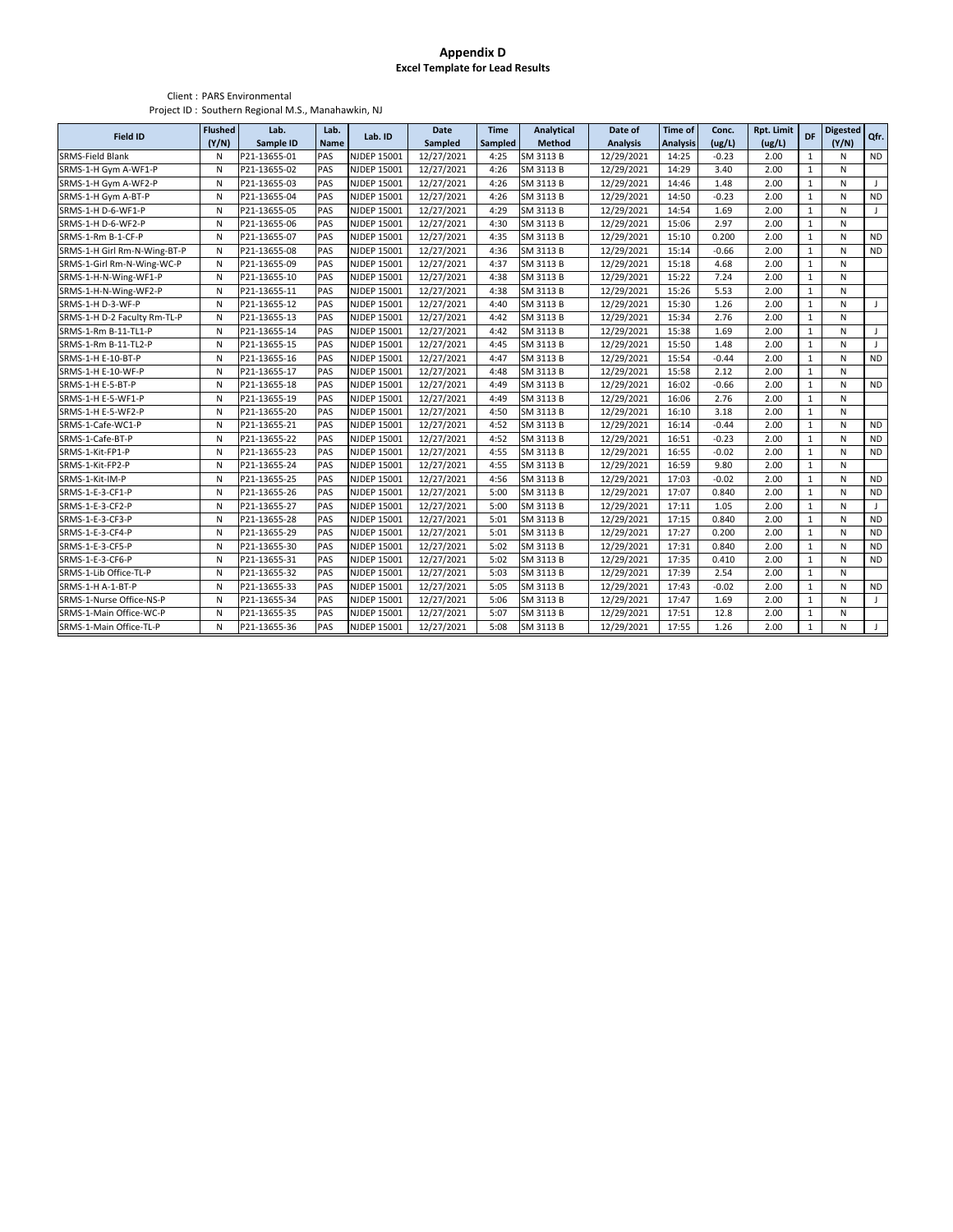#### **Appendix D Excel Template for Lead Results**

#### Client : PARS Environmental Project ID : Southern Regional H.S. 9/10, Manahawkin, NJ

|                                          | <b>Flushed</b> | Lab.                         | Lab.        |                            | <b>Date</b>              | <b>Time</b>    | <b>Analytical</b>      | Date of              | <b>Time of</b>  | Conc.            | <b>Rpt. Limit</b> |                       | <b>Digested</b> |                        |
|------------------------------------------|----------------|------------------------------|-------------|----------------------------|--------------------------|----------------|------------------------|----------------------|-----------------|------------------|-------------------|-----------------------|-----------------|------------------------|
| <b>Field ID</b>                          | (Y/N)          | Sample ID                    | <b>Name</b> | Lab. ID                    | Sampled                  | <b>Sampled</b> | Method                 | <b>Analysis</b>      | <b>Analysis</b> | (ug/L)           | (ug/L)            | DF                    | (Y/N)           | Qfr.                   |
| SR9-Field Blank                          | N              | P21-13656-01                 | PAS         | NJDEP 15001                | 12/28/2021               | 5:44           | SM 3113 B              | 1/3/2022             | 11:40           | $-0.39$          | 2.00              | $\mathbf{1}$          | N               | <b>ND</b>              |
| SR9-1-Lib Office-TL-P                    | N              | P21-13656-02                 | PAS         | NJDEP 15001                | 12/28/2021               | 5:45           | SM 3113 B              | 1/3/2022             | 14:43           | 2.29             | 2.00              | $1\,$                 | N               |                        |
| SR9-1-H5-7-BT-P                          | N              | P21-13656-03                 | PAS         | NJDEP 15001                | 12/28/2021               | 5:46           | SM 3113 B              | 1/3/2022             | 12:12           | $-0.57$          | 2.00              | $\mathbf 1$           | N               | <b>ND</b>              |
| SR9-1-H4-1-WF-P                          | N              | P21-13656-04                 | PAS         | NJDEP 15001                | 12/28/2021               | 5:47           | SM 3113 B              | 1/3/2022             | 12:15           | 4.43             | 2.00              | $\mathbf{1}$          | N               |                        |
| SR9-1-Rm6-2-TL-P                         | N              | P21-13656-05                 | PAS         | NJDEP 15001                | 12/28/2021               | 5:48           | SM 3113 B              | 1/3/2022             | 12:19           | 0.140            | 2.00              | $1\,$                 | N               | <b>ND</b>              |
| SR9-1-H6-3-WF-P                          | N              | P21-13656-06                 | PAS         | NJDEP 15001                | 12/28/2021               | 5:49           | SM 3113 B              | 1/3/2022             | 12:22           | 10.3             | 2.00              | $\mathbf{1}$          | N               |                        |
| SR9-1-H8-5-WC1-P                         | N              | P21-13656-07                 | PAS         | NJDEP 15001                | 12/28/2021               | 5:50           | SM 3113 B              | 1/3/2022             | 12:26           | $-0.57$          | 2.00              | $\mathbf{1}$          | N               | <b>ND</b>              |
| SR9-1-H8-5-WC2-P                         | N              | P21-13656-08                 | PAS         | NJDEP 15001                | 12/28/2021               | 5:51           | SM 3113 B              | 1/3/2022             | 12:30           | $-0.39$          | 2.00              | $\mathbf{1}$          | N               | <b>ND</b>              |
| SR9-1-H8-5-BT-P                          | N              | P21-13656-09                 | PAS         | NJDEP 15001                | 12/28/2021               | 5:52           | SM 3113 B              | 1/3/2022             | 12:33           | $-0.57$          | 2.00              | $1\,$                 | N               | <b>ND</b>              |
| SR9-1-8-4-WC1-P                          | N              | P21-13656-10                 | PAS         | NJDEP 15001                | 12/28/2021               | 5:53           | SM 3113 B              | 1/3/2022             | 12:37           | 1.21             | 2.00              | $\mathbf 1$           | N               | J                      |
| SR9-1-8-4-WC2-P                          | N              | P21-13656-11                 | PAS         | NJDEP 15001                | 12/28/2021               | 5:54           | SM 3113 B              | 1/3/2022             | 12:41           | 1.39             | 2.00              | $\mathbf{1}$          | N               | $\mathbf{J}$           |
| SR9-1-H2-1-BT-P                          | N              | P21-13656-12                 | PAS         | NJDEP 15001                | 12/28/2021               | 5:55           | SM 3113 B              | 1/3/2022             | 12:59           | $-0.57$          | 2.00              | 1                     | N               | <b>ND</b>              |
| SR9-1-H-J5-BT-P                          | N              | P21-13656-13                 | PAS         | NJDEP 15001                | 12/28/2021               | 5:56           | SM 3113 B              | 1/3/2022             | 13:03           | $-0.57$          | 2.00              | $\,1\,$               | N               | <b>ND</b>              |
| SR9-1-H7-O-WF-P                          | N              | P21-13656-14                 | PAS         | NJDEP 15001                | 12/28/2021               | 5:57           | SM 3113 B              | 1/3/2022             | 13:06           | 0.860            | 2.00              | $1\,$                 | N               | <b>ND</b>              |
| SR9-1-H Cafe-BT-P                        | N              | P21-13656-15                 | PAS         | NJDEP 15001                | 12/28/2021               | 5:59           | SM 3113 B              | 1/3/2022             | 13:10           | $-0.57$          | 2.00              | $\mathbf 1$           | N               | <b>ND</b>              |
| SR9-1-H1-6-WF-P                          | N              | P21-13656-16                 | PAS         | NJDEP 15001                | 12/28/2021               | 6:02           | SM 3113 B              | 1/3/2022             | 13:14           | 7.64             | 2.00              | $\mathbf{1}$          | N               |                        |
| SR9-1-Rm1-2-CF-P                         | N              | P21-13656-17                 | PAS         | NJDEP 15001                | 12/28/2021               | 6:04           | SM 3113 B              | 1/3/2022             | 13:18           | $-0.39$          | 2.00              | $\mathbf 1$           | N               | <b>ND</b>              |
| SR9-1-Cafe-WC1-P                         | N              | P21-13656-18                 | PAS         | NJDEP 15001                | 12/28/2021               | 6:06           | SM 3113 B              | 1/3/2022             | 13:22           | $-0.57$          | 2.00              | $1\,$                 | N               | <b>ND</b>              |
| SR9-1-Kit-FP1-P                          | N              | P21-13656-19                 | PAS         | NJDEP 15001                | 12/28/2021               | 6:07           | SM 3113 B              | 1/3/2022             | 13:25           | 0.500            | 2.00              | $1\,$                 | N               | <b>ND</b>              |
| SR9-1-Kit-FP2-P                          | N              | P21-13656-20                 | PAS         | NJDEP 15001                | 12/28/2021               | 6:08           | SM 3113 B              | 1/3/2022             | 13:29           | 4.07             | 2.00              | $\mathbf{1}$          | N               |                        |
| SR9-1-Kit-FP3-P                          | N              | P21-13656-21                 | PAS         | NJDEP 15001                | 12/28/2021               | 6:09           | SM 3113 B              | 1/3/2022             | 13:49           | 2.11             | 2.00              | 1                     | N               |                        |
| SR9-1-Kit-KT1-P                          | N              | P21-13656-22                 | PAS         | NJDEP 15001                | 12/28/2021               | 6:10           | SM 3113 B              | 1/3/2022             | 14:04           | 1.39             | 2.00              | $\mathbf{1}$          | N               | J                      |
| SR9-1-Kit-KT2-P                          | N              | P21-13656-23                 | PAS         | NJDEP 15001                | 12/28/2021               | 6:11           | SM 3113 B              | 1/3/2022             | 14:08           | 8.36             | 2.00              | $1\,$                 | N               |                        |
| SR9-1-Kit-IM-P                           | N              | P21-13656-24                 | PAS         | NJDEP 15001                | 12/28/2021               | 6:12           | SM 3113 B              | 1/3/2022             | 14:11           | $-0.21$          | 2.00              | $1\,$                 | N               | <b>ND</b>              |
| SR9-1-Kit-SP-P                           | N              | P21-13656-25                 | PAS         | NJDEP 15001                | 12/28/2021               | 6:13           | SM 3113 B              | 1/3/2022             | 14:15           | 0.500            | 2.00              | $\mathbf{1}$          | N               | <b>ND</b>              |
| SR9-1-Nurse-NS-P                         | N              | P21-13656-26                 | PAS         | NJDEP 15001                | 12/28/2021               | 6:14           | SM 3113 B              | 1/3/2022             | 14:18           | 1.04             | 2.00              | $\mathbf{1}$          | N               | $\mathbf{J}$           |
| SR9-1-B Locker Rm-WC-P                   | N              | P21-13656-27                 | <b>PAS</b>  | NJDEP 15001                | 12/28/2021               | 6:15           | SM 3113 B              | 1/3/2022             | 14:29           | $-0.21$          | 2.00              | $1\,$                 | N               | <b>ND</b>              |
| SR9-1-B Locker Rm-IM-P                   | N              | P21-13656-28                 | PAS         | NJDEP 15001                | 12/28/2021               | 6:16           | SM 3113 B              | 1/3/2022             | 14:33           | $-0.04$          | 2.00              | $1\,$                 | N               | <b>ND</b>              |
| SR9-1-B Locker Rm-BT-P                   | N              | P21-13656-29                 | PAS         | NJDEP 15001                | 12/28/2021               | 6:17           | SM 3113 B              | 1/3/2022             | 14:37           | $-0.21$          | 2.00              | $1\,$                 | N               | <b>ND</b>              |
| SR9-1-H Audit-WF-P                       | N              | P21-13656-30                 | PAS         | NJDEP 15001                | 12/28/2021               | 6:18           | SM 3113 B              | 1/3/2022             | 14:40           | 3.54             | 2.00              | $\mathbf{1}$          | N               |                        |
| SR9-1-H Audit-BT-P                       | N              | P21-13656-31                 | PAS         | NJDEP 15001                | 12/28/2021               | 6:19           | SM 3113 B              | 1/3/2022             | 14:44           | $-0.21$          | 2.00              | $\mathbf{1}$          | N               | <b>ND</b>              |
| SR9-1-H Guidance-WF-P                    | N              | P21-13656-32                 | PAS         | NJDEP 15001                | 12/28/2021               | 6:22           | SM 3113 B              | 1/3/2022             | 14:48           | 4.25             | 2.00              | $\mathbf{1}$          | N               |                        |
| SR9-1-G Locker Rm-WF-P                   | N              | P21-13656-33                 | <b>PAS</b>  | NJDEP 15001                | 12/28/2021               | 6:25           | <b>SM 3113 B</b>       | 1/3/2022             | 15:13           | 19.9             | 4.00              | $\overline{2}$        | N               |                        |
| SR9-1-G Locker Office-TL-P               | N              | P21-13656-34                 | PAS         | NJDEP 15001                | 12/28/2021               | 6:26           | SM 3113 B              | 1/3/2022             | 14:55           | 1.39             | 2.00              | $1\,$                 | N               | J                      |
| SR9-1-H Gym C-BT-P                       | N              | P21-13656-35                 | PAS         | NJDEP 15001                | 12/28/2021               | 6:29           | SM 3113 B              | 1/3/2022             | 15:17           | $-0.39$          | 2.00              | $\mathbf{1}$          | N               | <b>ND</b>              |
| SR9-1-Rm9-12-CF1-P                       | N              | P21-13656-36                 | PAS         | NJDEP 15001                | 12/28/2021               | 6:31           | SM 3113 B              | 1/3/2022             | 15:20           | $-0.04$          | 2.00              | $\mathbf{1}$          | N               | <b>ND</b>              |
| SR9-1-Rm9-12-CF2-P                       | N              | P21-13656-37                 | PAS         | NJDEP 15001                | 12/28/2021               | 6:32           | SM 3113 B              | 1/3/2022             | 15:24           | 0.680            | 2.00              | $\mathbf{1}$          | N               | <b>ND</b>              |
| SR9-1-Rm9-5-1-CF-P                       | N              | P21-13656-38                 | PAS         | NJDEP 15001                | 12/28/2021               | 6:34           | SM 3113 B              | 1/3/2022             | 15:28           | $-0.21$          | 2.00              | $\mathbf{1}$          | ${\sf N}$       | <b>ND</b>              |
| SR9-1-Rm9-4-HEC1-P                       | N              | P21-13656-39                 | PAS         | NJDEP 15001                | 12/28/2021               | 6:36           | SM 3113 B              | 1/3/2022             | 15:31           | $-0.21$          | 2.00              | $1\,$                 | N               | <b>ND</b>              |
| SR9-1-Rm9-4-HEC2-P                       | N              | P21-13656-40                 | PAS         | NJDEP 15001                | 12/28/2021               | 6:37           | SM 3113 B              | 1/3/2022             | 15:35           | 0.680            | 2.00              | $\mathbf{1}$          | N               | <b>ND</b>              |
| SR9-1-Rm9-4-HEC3-P                       | N              | P21-13656-41                 | PAS         | NJDEP 15001                | 12/28/2021               | 6:38           | SM 3113 B              | 1/3/2022             | 15:39           | $-0.21$          | 2.00              | $1\,$                 | N               | <b>ND</b>              |
| SR9-1-Rm9-4-HEC4-P                       | N              | P21-13656-42                 | PAS         | NJDEP 15001                | 12/28/2021               | 6:39           | SM 3113 B              | 1/3/2022             | 16:10           | $-0.39$          | 2.00              | $\mathbf{1}$          | N               | <b>ND</b>              |
| SR9-1-Rm9-4-HEC5-P                       | N              | P21-13656-43                 | PAS         | NJDEP 15001                | 12/28/2021               | 6:40           | SM 3113 B              | 1/3/2022             | 16:14           | 0.860            | 2.00              | $\mathbf 1$           | ${\sf N}$       | <b>ND</b>              |
| SR9-1-Rm9-4-HEC-SP-P                     | N              | P21-13656-44                 | PAS         | NJDEP 15001                | 12/28/2021               | 6:41           | SM 3113 B              | 1/3/2022             | 16:17           | $-0.39$          | 2.00              | $\mathbf{1}$          | N               | <b>ND</b>              |
|                                          | N              | P21-13656-45                 | PAS         | NJDEP 15001                | 12/28/2021               | 6:43           | SM 3113 B              | 1/3/2022             | 16:21           | $-0.39$          | 2.00              | $1\,$                 | ${\sf N}$       | <b>ND</b>              |
| SR9-1-Rm9-3-HEC1-P                       |                |                              |             |                            |                          |                |                        |                      |                 | 0.025            | 2.00              |                       |                 | <b>ND</b>              |
| SR9-1-Rm9-3-HEC2-P<br>SR9-1-Rm9-3-HEC3-P | N<br>N         | P21-13656-46<br>P21-13656-47 | PAS<br>PAS  | NJDEP 15001<br>NJDEP 15001 | 12/28/2021               | 6:44<br>6:45   | SM 3113 B<br>SM 3113 B | 1/3/2022<br>1/3/2022 | 15:37<br>15:41  | 0.230            | 2.00              | $1\,$<br>$\mathbf{1}$ | N<br>N          | <b>ND</b>              |
| SR9-1-Rm9-3-HEC4-P                       | N              | P21-13656-48                 | PAS         | NJDEP 15001                | 12/28/2021<br>12/28/2021 | 6:46           | SM 3113 B              | 1/3/2022             | 15:45           | 0.630            | 2.00              | $\mathbf{1}$          | ${\sf N}$       | <b>ND</b>              |
|                                          |                |                              |             |                            |                          |                | SM 3113 B              |                      |                 | $-0.18$          |                   |                       |                 | <b>ND</b>              |
| SR9-1-Rm9-3-HEC5-P                       | N              | P21-13656-49                 | PAS         | NJDEP 15001                | 12/28/2021               | 6:47           |                        | 1/3/2022             | 15:57           |                  | 2.00              | $\mathbf{1}$          | N               |                        |
| SR9-1-Rm9-3-HEC-SP-P                     | N              | P21-13656-50                 | PAS         | NJDEP 15001                | 12/28/2021               | 6:48           | SM 3113 B              | 1/3/2022             | 16:01           | 1.23             | 2.00              | $\mathbf 1$           | ${\sf N}$       | $\mathbf{J}$           |
| SR9-1-Rm9-3-IM-P                         | N              | P21-13656-51                 | PAS         | NJDEP 15001                | 12/28/2021               | 6:49           | SM 3113 B              | 1/3/2022             | 16:05           | $-0.18$<br>0.430 | 2.00              | $1\,$                 | N               | <b>ND</b><br><b>ND</b> |
| SR9-1-Rm9-10-CF1-P                       | N              | P21-13656-52                 | PAS         | NJDEP 15001                | 12/28/2021               | 6:52           | SM 3113 B              | 1/3/2022             | 16:09           |                  | 2.00              | $\mathbf{1}$          | N               |                        |
| SR9-1-Rm9-10-CF2-P                       | N              | P21-13656-53                 | PAS         | NJDEP 15001                | 12/28/2021               | 6:53           | SM 3113 B              | 1/3/2022             | 16:13           | 1.03             | 2.00              | $\mathbf{1}$          | N               | $\mathbf{J}$           |
| SR9-1-Rm9-9-CF-P                         | N              | P21-13656-54                 | PAS         | NJDEP 15001                | 12/28/2021               | 6:55           | SM 3113 B              | 1/3/2022             | 16:16           | 0.830            | 2.00              | $1\,$                 | N               | <b>ND</b>              |
| SR9-1-Rm9-6-CF-P                         | N              | P21-13656-55                 | PAS         | NJDEP 15001                | 12/28/2021               | 6:57           | SM 3113 B              | 1/3/2022             | 16:20           | 0.230            | 2.00              | $\mathbf 1$           | N               | <b>ND</b>              |